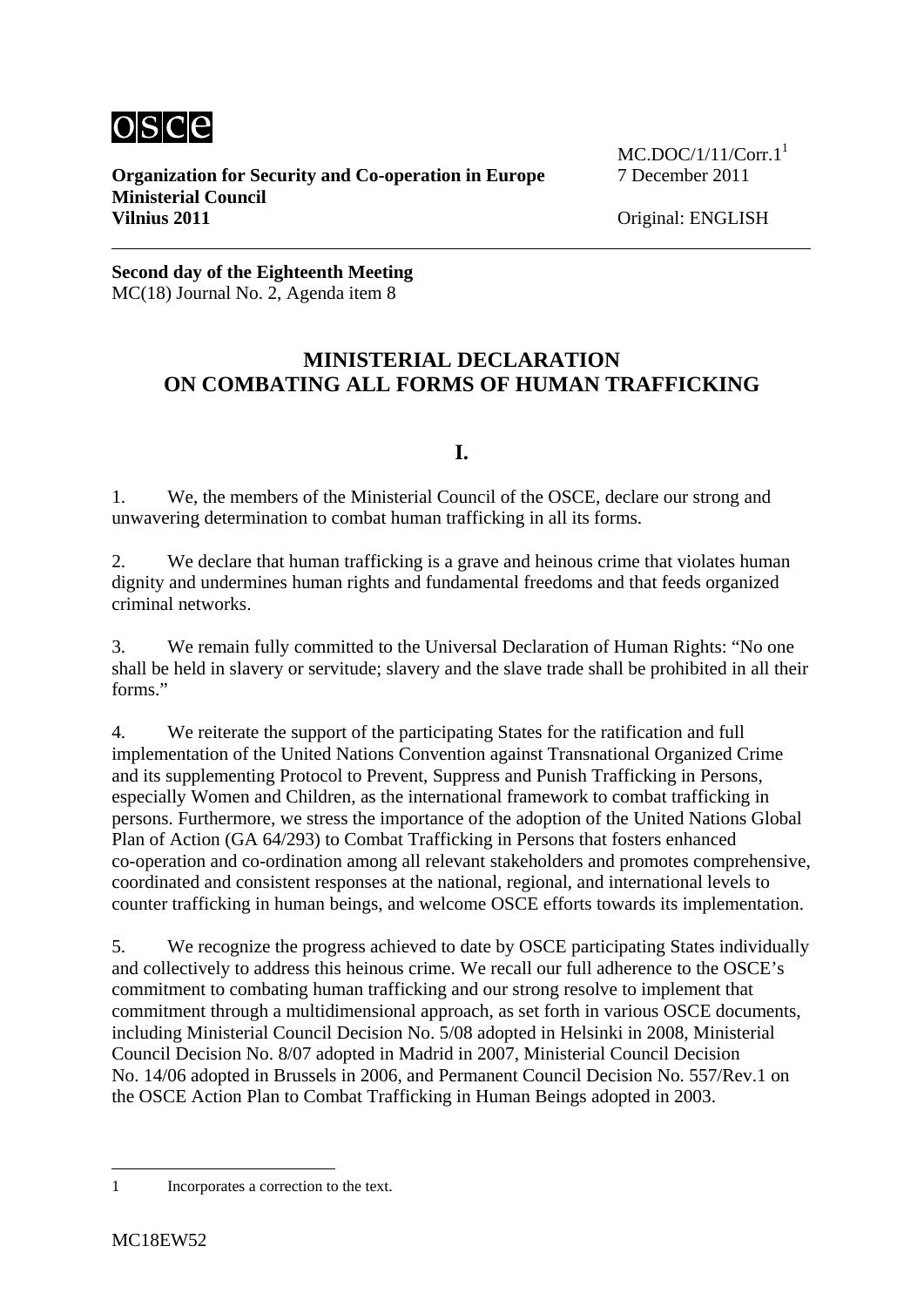6. We express grave concern that despite sustained measures taken at the international, regional, and national levels, trafficking remains a serious problem, the number of victims of human trafficking which have been identified and assisted remains relatively low and few traffickers have been brought to justice. We are deeply concerned that human trafficking for the removal of organs, for the purpose of sexual exploitation, as well as for the purpose of labour exploitation, including domestic servitude, remains a serious problem.

7. We acknowledge with appreciation the important role of the Special Representative and Co-ordinator for Combating Trafficking in Human Beings in assisting participating States, upon their request, in the implementation of the OSCE anti-trafficking commitments. We value the Special Representative's close co-operation, in a co-ordinating role, with OSCE executive structures, in full respect with their mandates, including with the OCEEA; the Gender Section; the ODIHR including the Anti-Trafficking Programme unit and the Contact Point for Roma and Sinti Issues; and with the Chairmanship-in-Office's Special Representative on Gender Issues, as well as, where appropriate, with the OSCE field operations. In the spirit of the Astana Commemorative Declaration, we appreciate the cooperation with parliamentarians of the participating States on combating human trafficking. In particular, we commend recent efforts by the OSCE to highlight trafficking for labour exploitation, including domestic servitude, as well as child trafficking and trafficking in persons for the removal of organs.

8. We promote and support multidisciplinary co-operation, cross-sectoral training and multilateral partnerships. We commend the initiatives taken by the OSCE Special Representative under the auspices of the Alliance against Trafficking in Persons and take note of the 2010 Alliance against Trafficking in Persons Conference on Unprotected Work, Invisible Exploitation: Trafficking for the Purpose of Domestic Servitude; as well as the 2011 Alliance against Trafficking in Persons Conference on Preventing Trafficking in Human Beings for Labour Exploitation: Decent Work and Social Justice; and Joint OSCE/UNODC Expert Seminar on Leveraging Anti-Money Laundering Regimes to Combat Human Trafficking.

## **II.**

9. We recognize the need to enhance the criminal justice responses to human trafficking, including the prosecution of traffickers and their accomplices, while ensuring that victims are treated in a manner that respects their human rights and that they are provided with access to justice, to legal assistance, and to effective remedies and other services as applicable. We will explore investigative techniques such as financial investigations, improve information sharing relating to organized crime groups, and promote cross-border law-enforcement and judicial collaboration to identify effectively both traffickers and potential victims of human trafficking.

10. We recognize that adequate measures should be taken to ensure that, where appropriate, identified victims of human trafficking are not penalized for their involvement in unlawful activities to the extent that they have been compelled to do so. We urge participating States to implement comprehensive and appropriate measures on assistance to victims of trafficking in persons.